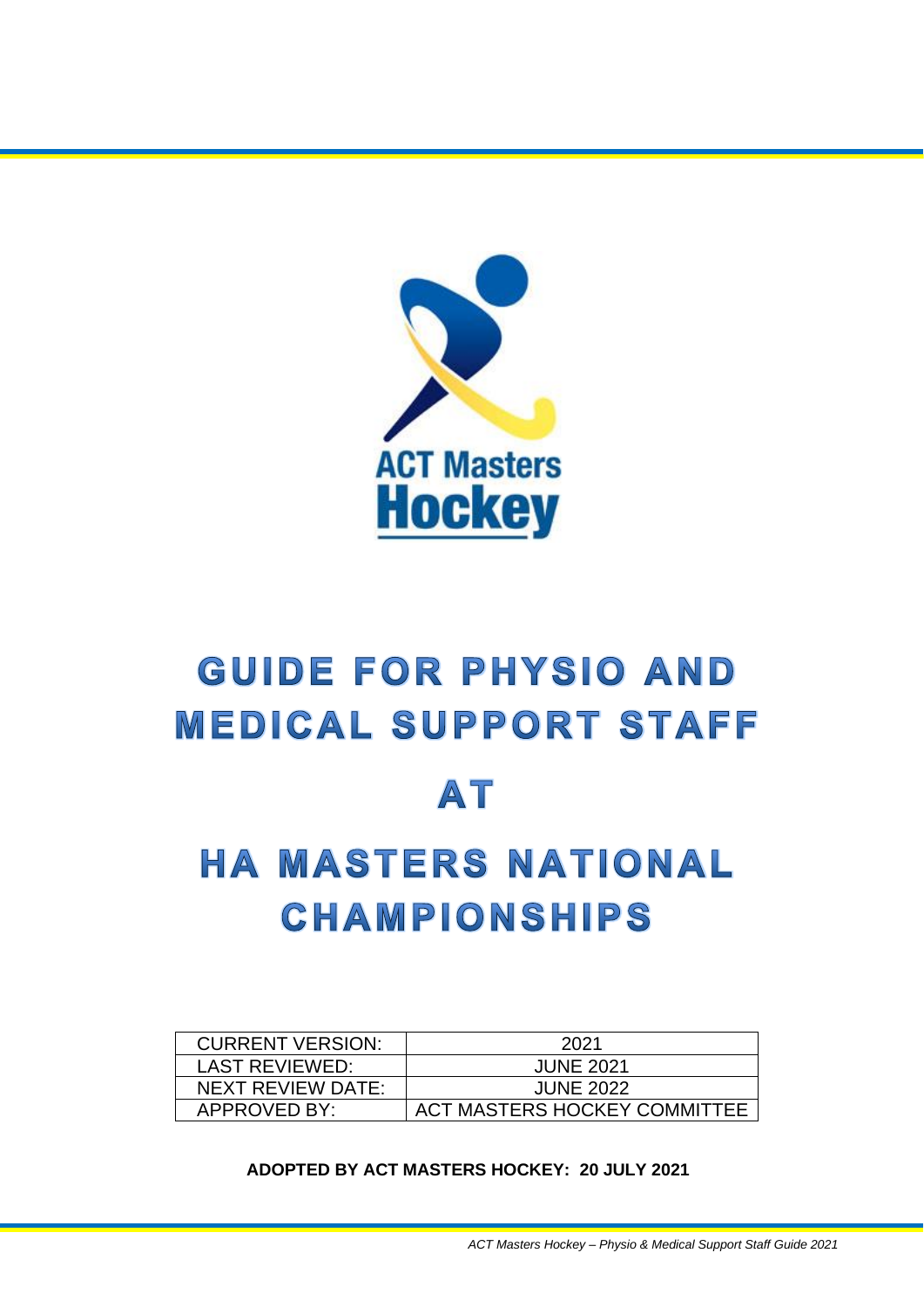

**GUIDE FOR PHYSIO AND MEDICAL SUPPORT STAFF AT HA MASTERS NATIONAL CHAMPIONSHIPS**

This guide is provided to assist ACT Masters Hockey Physio & Medical Support Staff while fulfilling their responsibilities to players at the Hockey Australia Masters National Championships.

The Committee will inform the successful physio and medical staff candidates of their selection and who will perform the Medical Team Leader role at the championships. Further dialogue will occur with the Committee, as to the travel and accommodation arrangements for each of the physio and medical staff.

Discussion will also occur regarding the requirements and provision of tapes and other medical supplies for the championships. Prior to the championships the Medical Team Leader will develop a roster for each of the scheduled games, and distribute the roster to each of the ACT Masters Team Managers.

At the championships and in fulfilling your role you should:

- Be available at least 90 minutes prior to the scheduled match commencement time.
- Have a pre-match discussion with the Coach and Team Manager, to include:
	- o If there are any pre-existing injuries.
	- o Any issues or concerns you may have regarding any of that team's players.
	- o Other requirements or identified issues you have become aware of in the discussions.

During the games the Team Managers will provide any assistance, if or when identified. You should make note of any injuries players may have sustained during a game and at the end of each game have a brief discussion with the Coach and Team Manager to cover off if:

- There are any issues or concerns you may have experienced during the game.
- Whether there are recommendations for further medical treatment for any player.

During the championships the Medical Team Leader is to amend the medical staffing roster, where needed, to ensure adequate medical representation for those ACT teams playing in semi-finals and finals.

Post championships, the Medical Team Leader will co-ordinate a combined report from all Medical Support Staff to the ACT Masters Committee, which should include:

- Ongoing concerns or medical treatment recommendations for any player.
- An assessment of the quality of the facilities and assistance provided by the host state.
- An appraisal of each of the physio and medical staff's contributions during the championships.
- Any other recommendations to further enhance the quality of the medical support to be provided at future championships.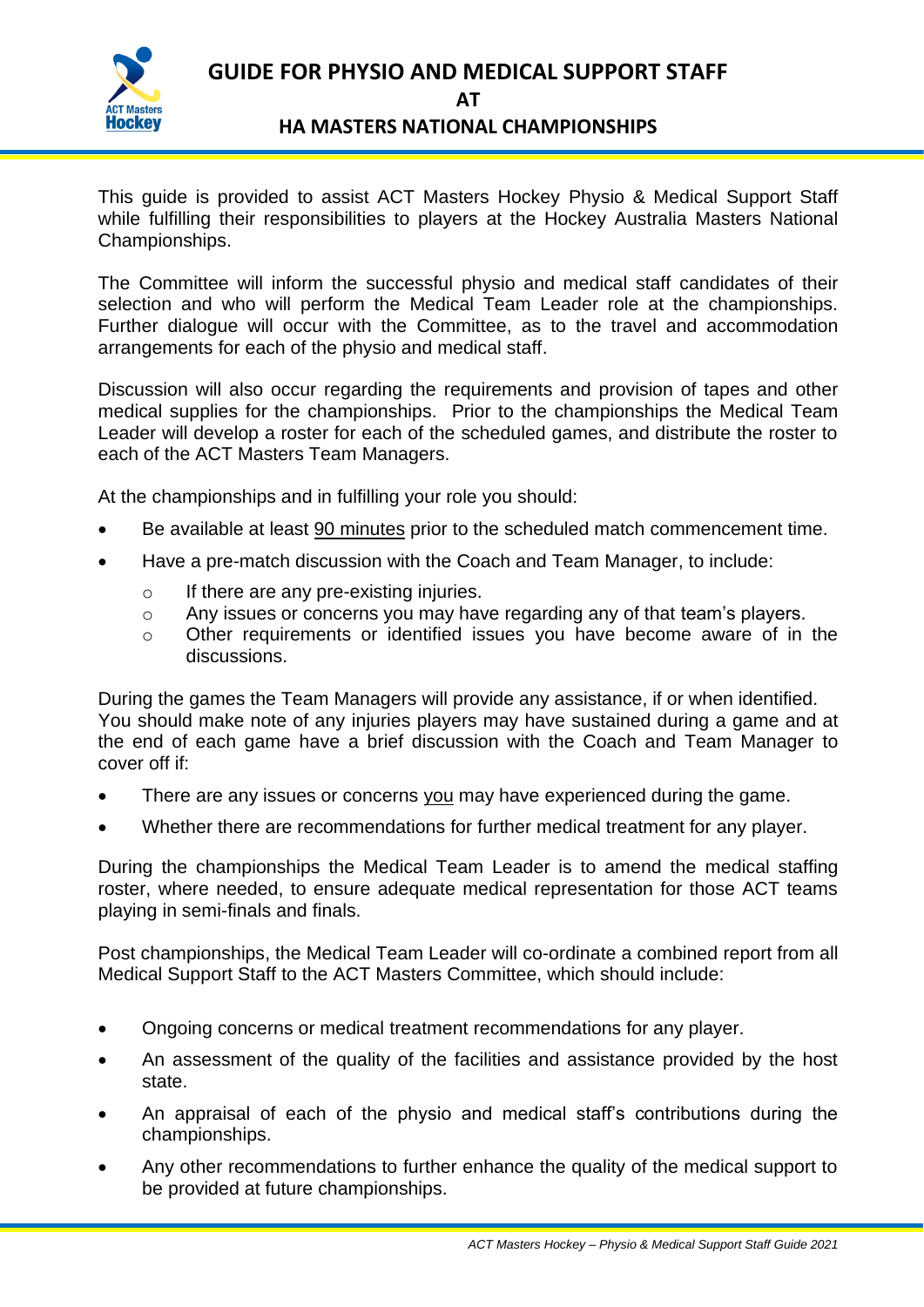

#### **Attachment N1**

## **Medical Incident Report**

Serious Injury

| Tournament:      |  |
|------------------|--|
| Dates:           |  |
| Venue:           |  |
| Medical Officer: |  |

| Team:                                               |      |  |               |  |
|-----------------------------------------------------|------|--|---------------|--|
|                                                     |      |  |               |  |
| Name of injured player:                             |      |  | Shirt number: |  |
| Gender:                                             | Male |  | Female        |  |
| Date of incident:                                   |      |  |               |  |
| Location of incident (eg pitch,<br>stadium, hotel): |      |  |               |  |

| Description of incident: describe circumstances of incident and mechanism of injury if known |  |  |  |
|----------------------------------------------------------------------------------------------|--|--|--|
|                                                                                              |  |  |  |
|                                                                                              |  |  |  |
|                                                                                              |  |  |  |
| Diagnosis:                                                                                   |  |  |  |
|                                                                                              |  |  |  |

| If the player was hospitalised, complete the following section |  |  |
|----------------------------------------------------------------|--|--|
| Name and address of hospital:                                  |  |  |
| Reason for hospitalization:                                    |  |  |
| Names of attending doctors,<br>surgeons etc:                   |  |  |
| Admission diagnosis:                                           |  |  |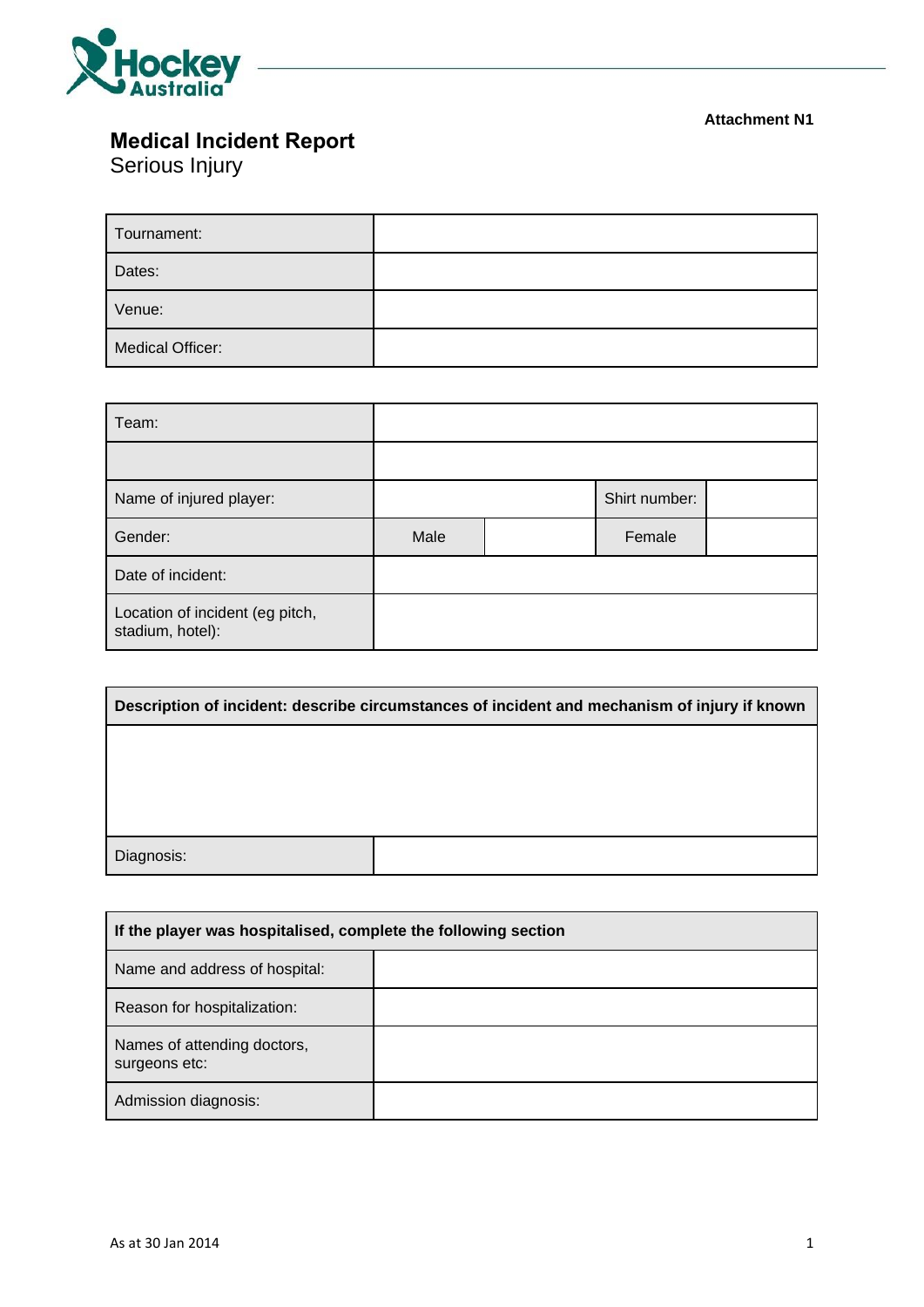

| Significant X-ray, CT, MRI, ultra-<br>sound findings: |  |
|-------------------------------------------------------|--|
| Provisional diagnosis:                                |  |
| Date and type of surgery/<br>procedure:               |  |
| Brief summary of hospital stay                        |  |
| Date of discharge:                                    |  |

| Complete the following section in relation to follow-up plans                           |  |  |
|-----------------------------------------------------------------------------------------|--|--|
| Which doctor:                                                                           |  |  |
| Where:                                                                                  |  |  |
| Disposition needs (eg wheelchair,<br>braces, cast, splints, walking cane,<br>crutches): |  |  |
| Rehabilitation/therapy needs:                                                           |  |  |
| Medication recommended:                                                                 |  |  |

| Any further comments |  |  |  |
|----------------------|--|--|--|
|                      |  |  |  |
|                      |  |  |  |
|                      |  |  |  |
|                      |  |  |  |
|                      |  |  |  |

| Signed: |  |
|---------|--|
| Date:   |  |

Thank you for your help. Please send the completed form within one month of the end of the tournament to :

> Competitions Manager Hockey Australia, Level 5, 409 St Kilda Road, Melbourne Victoria 3004

> > email: [HA@hockey.org.au](mailto:HA@hockey.org.au)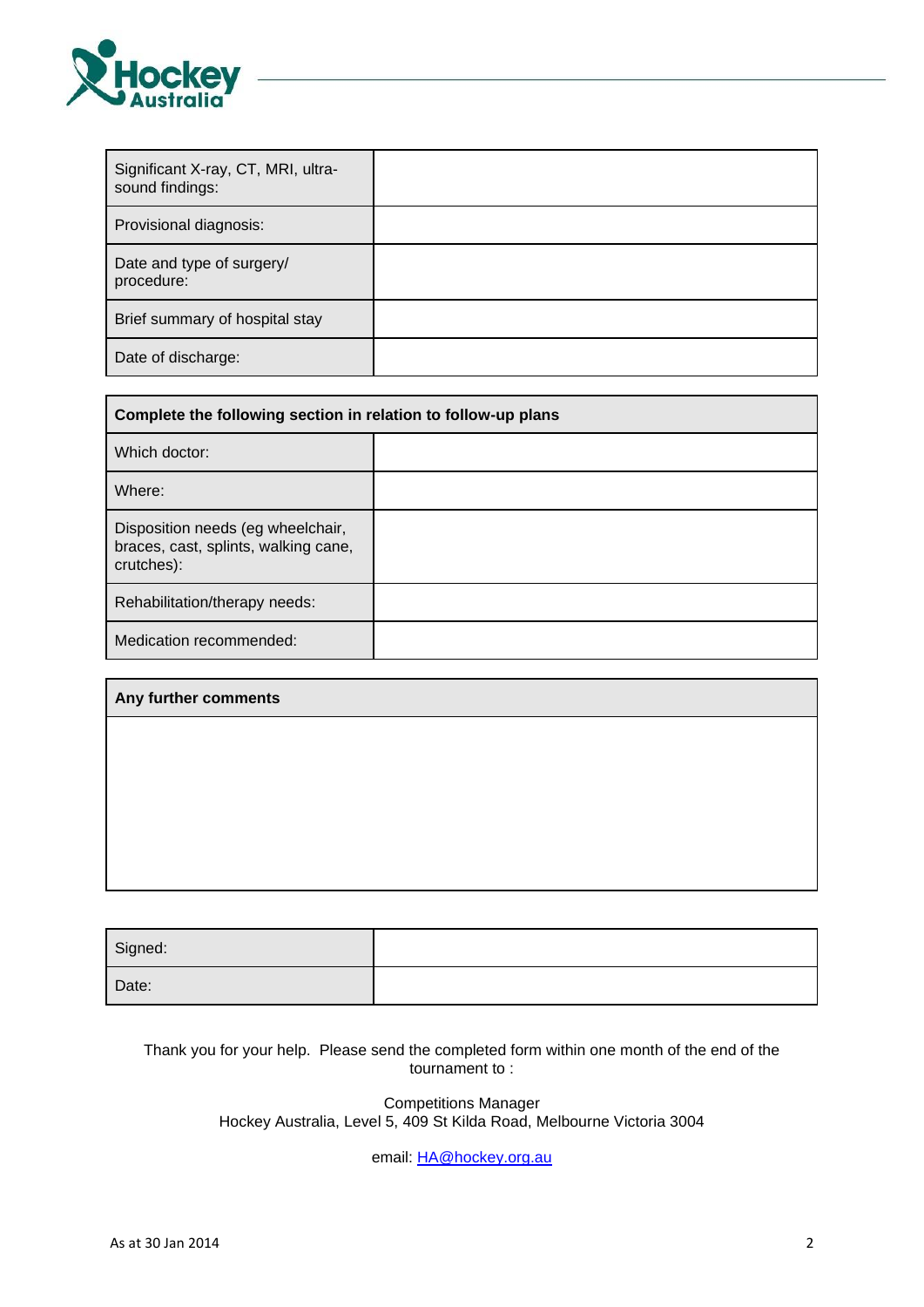

**Attachment N2**

### **Team Report:**

Injury Summary

### **To be completed at the end of the tournament by the Team Medical Personnel for serious injuries as requested by the Tournament Director**

| Tournament:                   |  |
|-------------------------------|--|
| Dates:                        |  |
| Team:                         |  |
| <b>Team Medical Official:</b> |  |

| Player number | Date of injury                                            | Resumed play in same<br>match (yes/no) | Number of matches<br>missed |  |  |
|---------------|-----------------------------------------------------------|----------------------------------------|-----------------------------|--|--|
|               |                                                           |                                        |                             |  |  |
|               | Brief description of injury including cause and treatment |                                        |                             |  |  |
|               |                                                           |                                        |                             |  |  |
|               |                                                           |                                        |                             |  |  |
|               |                                                           |                                        |                             |  |  |

| Player number                                             | Date of injury | Resumed play in same<br>match (yes/no) | Number of matches<br>missed |  |
|-----------------------------------------------------------|----------------|----------------------------------------|-----------------------------|--|
|                                                           |                |                                        |                             |  |
| Brief description of injury including cause and treatment |                |                                        |                             |  |
|                                                           |                |                                        |                             |  |
|                                                           |                |                                        |                             |  |
|                                                           |                |                                        |                             |  |

| Player number                                             | Date of injury | Resumed play in same<br>match (yes/no) | Number of matches<br>missed |
|-----------------------------------------------------------|----------------|----------------------------------------|-----------------------------|
|                                                           |                |                                        |                             |
| Brief description of injury including cause and treatment |                |                                        |                             |
|                                                           |                |                                        |                             |
|                                                           |                |                                        |                             |
|                                                           |                |                                        |                             |